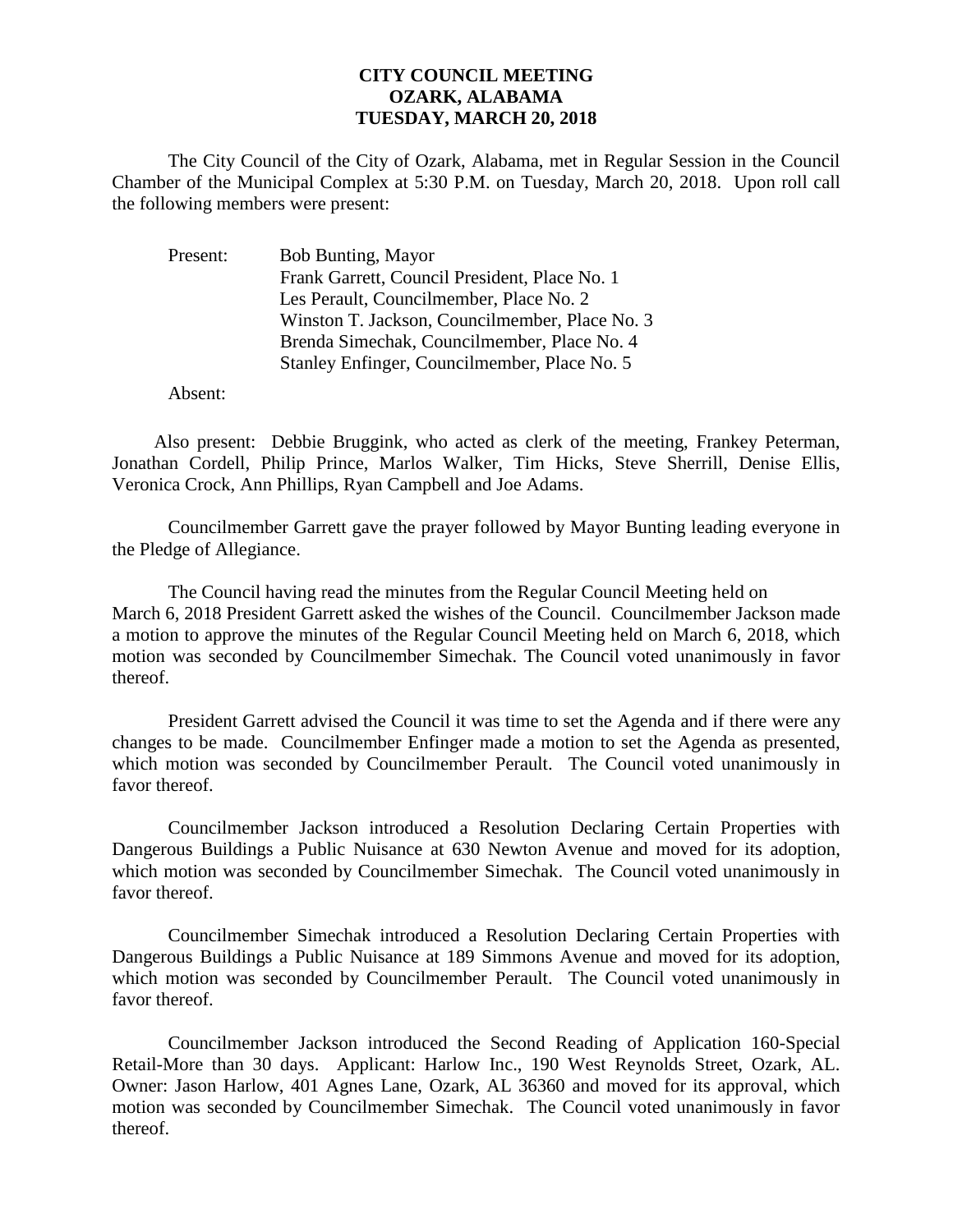Page 2 March 20, 2018

Councilmember Perault introduced the First and Second Reading Application 020 – Restaurant Retail Liquor. Applicant: Blue Agave Mexican Restaurant and Taqueria LLC, 173 S Union Avenue, Ozark, AL 36360. Owner: Samantha Rhoades Valenzuela, 100 Meadowview Drive, Midland City, AL 36350, which motion was seconded by Councilmember Jackson. The Council voted unanimously in favor thereof.

Councilmember Enfinger made a motion to authorize the Mayor to Execute a Special Warranty Deed on Parcel 26-06-08-28-4-022-011.001, which motion was seconded by Councilmember Simechak. The Council voted unanimously in favor thereof.

Councilmember Jackson made a motion to authorize the Mayor to Execute an Agreement for Disposal of Surplus Real Property for a lot at Neal Avenue and Sugar Hill Avenue, which motion was seconded by Councilmember Perault. The Council voted unanimously in favor thereof.

Councilmember Perault made a motion to Authorize the Mayor to Execute a Contract with BWSC d/b/a Barge Design Solutions on Airport Improvement Grant 3-01-0056-018-2018, which motion was seconded by Councilmember Simechak. The Council voted unanimously in favor thereof.

Councilmember Simechak made a motion to appoint Bob Bunting, Les Perault and Brenda Simechak as the 2018 Alabama League of Municipalities Voting Delegates at the Annual Business Session on May 21, 2018, which motion was seconded by Councilmember Perault. The Council voted unanimously in favor thereof.

Councilmember Simechak made a motion to appoint Winston Jackson, Les Perault and Brenda Simechak as the 2018 AMIC Voting Delegates at the AMIC Annual Meeting on May 19, 2018, which motion was seconded by Councilmember Enfinger. The Council voted unanimously in favor thereof.

Councilmember Enfinger made a motion to accept the resignations of Mrs. Crystal Kitchens and Mr. Harry Hasselberg from the Downtown Redevelopment Authority, which motion was seconded by Councilmember Jackson. The Council voted unanimously in favor thereof.

Council President Garrett stated there was a Court Report in their packets for review.

Councilmember Perault made a motion to go into Executive Session to discuss Economic Development and Good Name and Character, which motion was seconded by Councilmember Enfinger. The Council voted unanimously in favor thereof.